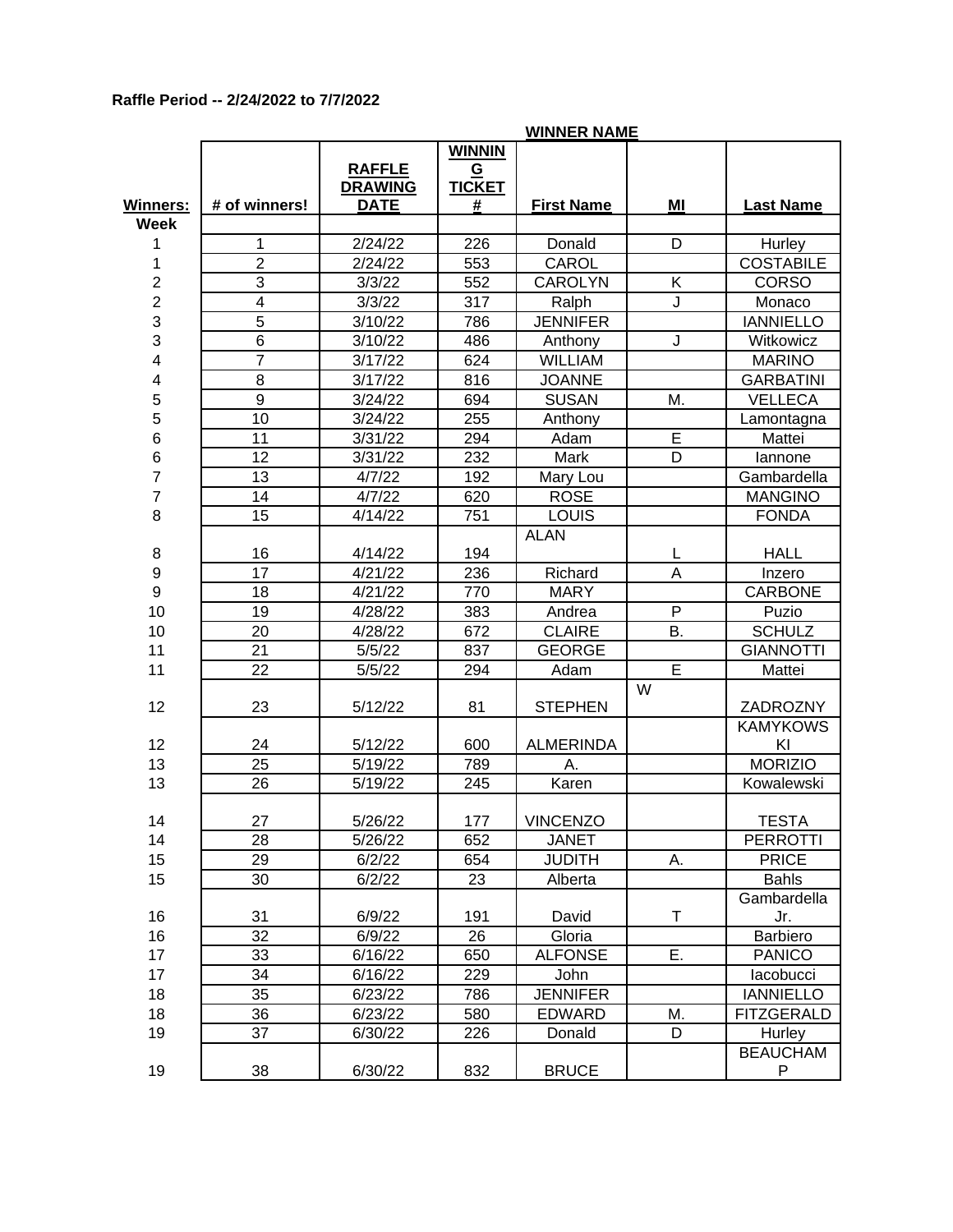**Raffle Period -- 8/26/2021 to 1/6/2022**

|                  |                |                                 |                | VV LINNER INAIVLE    |                         |                         |  |
|------------------|----------------|---------------------------------|----------------|----------------------|-------------------------|-------------------------|--|
|                  | # of           | <b>RAFFLE</b><br><b>DRAWING</b> | <b>WINNING</b> |                      |                         |                         |  |
| <b>Winners:</b>  | winners!       | <b>DATE</b>                     | <b>TICKET#</b> | <b>First Name</b>    | MI                      | <b>Last Name</b>        |  |
| <b>Week</b>      |                |                                 |                |                      |                         |                         |  |
| $\mathbf{1}$     | 1              | 8/26/21                         | 559            | <b>JUDITH</b>        | A.                      | <b>ELLIS</b>            |  |
| 1                | $\overline{c}$ | 8/26/21                         | 068            | <b>KIMBERLY</b>      |                         | <b>CAIAFA</b>           |  |
| $\overline{c}$   | 3              | 9/2/21                          | 121            | Joseph               | ${\bf E}$               | De Paola                |  |
| $\overline{c}$   | $\overline{4}$ | 9/2/21                          | 140            | James                | X.                      | Di Carlo                |  |
| 3                | $\overline{5}$ | 9/9/21                          | 191            | David                | T                       | Gambardella Jr.         |  |
| $\overline{3}$   | 6              | 9/9/21                          | 163            | Lawrence             | S                       | Esposito                |  |
| 4                | $\overline{7}$ | 9/16/21                         | 804            |                      |                         | ST. ELIZ OF THE TRINITY |  |
| $\overline{4}$   | $8\,$          | 9/16/21                         | 559            | <b>JUDITH</b>        | A.                      | <b>ELLIS</b>            |  |
| 5                | 9              | 9/23/21                         | 99             | Vincent              | $\mathbf{J}$            | Costanzo                |  |
| 5                | 10             | 9/23/21                         | $\overline{7}$ | William              | ${\bf J}$               | Amato                   |  |
| 6                | 11             | 9/30/21                         | 224            | Russell              | $\mathbf J$             | Hull                    |  |
|                  |                |                                 |                |                      |                         | RANCIATO,               |  |
| 6                | 12             | 9/30/21                         | 625            | <b>MICHAEL</b>       | A.                      | <b>SR</b>               |  |
| $\boldsymbol{7}$ | 13             | 10/7/21                         | 694            | <b>MELISSA</b>       |                         | <b>SUTPHIN</b>          |  |
| $\overline{7}$   | 14             | 10/7/21                         | 702            | <b>MICHAEL</b>       |                         | <b>KURK</b>             |  |
| 8                | 15             | 10/14/21                        | 310            | Pasquale             | L                       | Milone                  |  |
| 8                | 16             | 10/14/21                        | 261            | Stanley              | $\overline{F}$          | Lofquist III            |  |
| 9                | 17             | 10/21/21                        | 632            | <b>ANNA</b>          |                         | <b>RUBINO</b>           |  |
| 9                | 18             | 10/21/21                        | 118            | Elaine               |                         | Dacey                   |  |
| 10               | 19             | 10/28/21                        | 19             | Mark                 |                         | Arciuolo                |  |
| 10               | 20             | 10/28/21                        | 456            | <b>Blaise</b>        | L                       | Vece                    |  |
| 11               | 21             | 11/4/21                         | 566            | <b>JOANN</b>         |                         | <b>GAZZARA</b>          |  |
| 11               | 22             | 11/4/21                         | 43             | Steven               | D                       | Bilodeau                |  |
| 12               | 23             | 11/11/21                        | 232            | Mark                 | D                       | Iannone                 |  |
| 12               | 24             | 11/11/21                        | 730            | <b>RICHARD</b>       |                         | <b>CAHILL</b>           |  |
| 13               | 25             | 11/18/21                        | 55             | Theresa              |                         | <b>Brockett</b>         |  |
| 13               | 26             | 11/18/21                        | 190            | Stephen              | M                       | Galluba                 |  |
| 14               | 27             | 11/25/21                        | 67             | Anthony              | ${\bf P}$               | Caiafa                  |  |
| 14               | 28             | 11/25/21                        | 711            | <b>JOSEPH</b>        |                         | <b>SICA</b>             |  |
| 15               | 29             | 12/2/21                         | 536            | <b>ANTHONY</b>       | J.                      |                         |  |
| 15               | 30             | 12/2/21                         | 353            | John                 | S                       | Palmieri                |  |
| 16               | 31             | 12/9/21                         | 315            | Anthony<br>${\bf J}$ |                         | Minichino               |  |
| 16               | 32             | 12/9/21                         | 512            | <b>MICHAEL</b>       |                         | <b>ADINOLFI</b>         |  |
| 17               | 33             | 12/16/21                        | 563            | <b>EDWARD</b>        | M.<br><b>FITZGERALD</b> |                         |  |
| 17               | 34             | 12/16/21                        | 781            | <b>RICK</b>          |                         | <b>ONOFRIO</b>          |  |
| 18               | 35             | 12/23/21                        | 8              | William              | $\bf J$                 | Amato                   |  |
| 18               | 36             | 12/23/21                        | 543            | <b>CAROLYN</b>       | $\bf K$                 | <b>CORSO</b>            |  |

**WINNER NAME**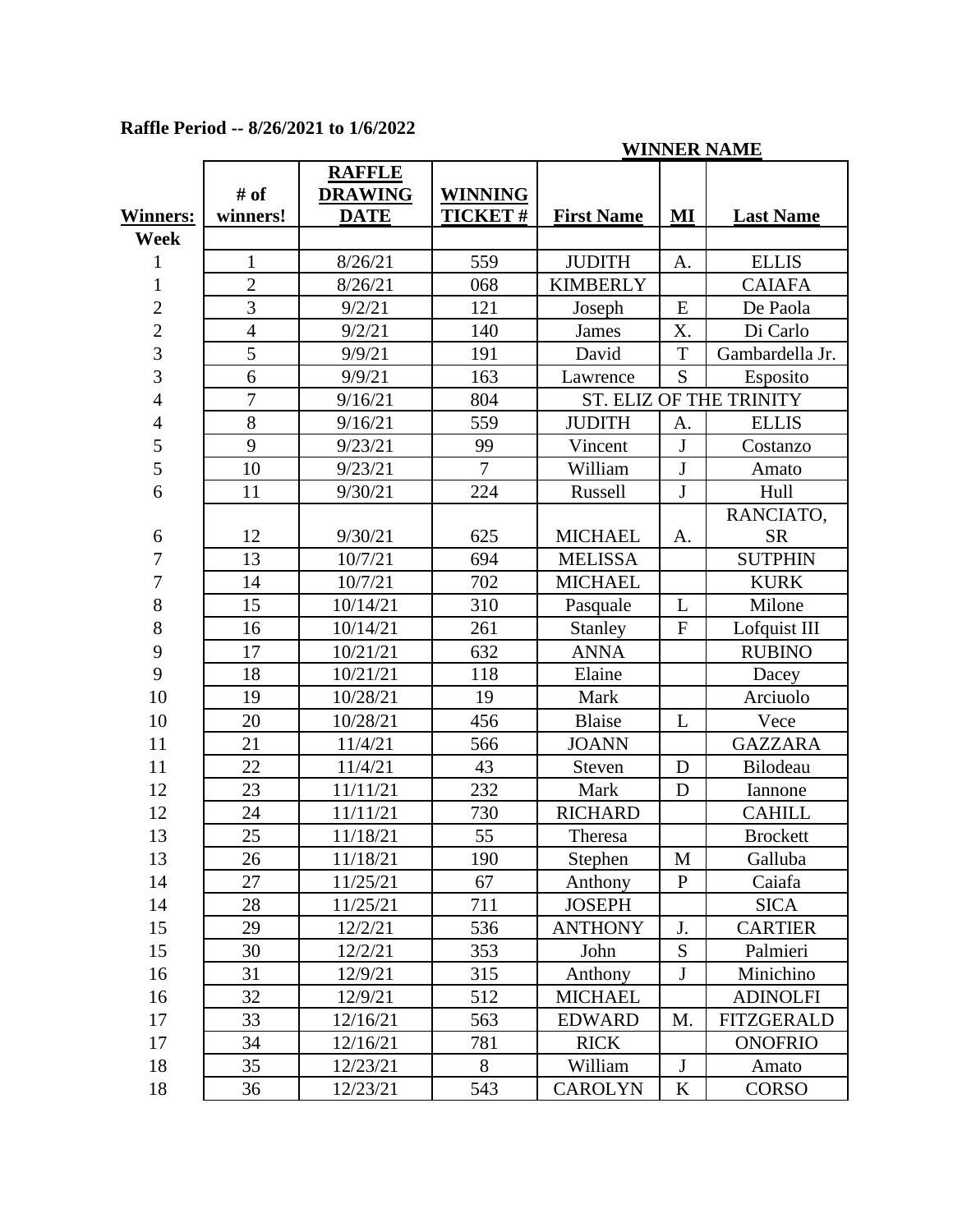| 19                    | 37 | 12/30/21 | 285 | Stephen       | A  | Marcarelli    |  |  |
|-----------------------|----|----------|-----|---------------|----|---------------|--|--|
| 19                    | 38 | 12/30/21 | 110 | <b>Thomas</b> | E  | Dacey         |  |  |
| 20                    | 39 | 1/6/22   | 706 | <b>BRUCE</b>  |    | <b>SOMERS</b> |  |  |
| 20                    | 40 | 1/6/22   | 310 | Pasquale      | ⊥  | Milone        |  |  |
| 20                    | 41 | 1/6/22   | 404 | Ralph         | T. | Iadarola, III |  |  |
| 20                    | 42 | 1/6/22   | 662 | <b>ANN</b>    |    | <b>WHITE</b>  |  |  |
| 20                    | 43 | 1/6/22   | 79  | Michael       | J. | Caruso        |  |  |
| 20                    | 44 | 1/6/22   | 201 | John          |    | Giordano      |  |  |
| 20                    | 45 | 1/6/22   | 16  | Kathy         |    | Appi          |  |  |
| <b>Total Drawings</b> |    |          |     |               |    |               |  |  |

## **Raffle Period -- 2/4/21 - 6/13/21**

|                 | # of            | <b>RAFFLE</b><br><b>DRAWING</b> | <b>WINNING</b> |                   |                |                  |
|-----------------|-----------------|---------------------------------|----------------|-------------------|----------------|------------------|
| <b>Winners:</b> | winners!        | <b>DATE</b>                     | <b>TICKET#</b> | <b>First Name</b> | $\bf{MI}$      | <b>Last Name</b> |
| <b>Week</b>     |                 | 2/4/21                          |                |                   | $\mathbf F$    |                  |
| 1               | 1               |                                 | 118            | Charles           |                | Dacey III        |
|                 | $\overline{2}$  | 2/4/21                          | 745            | <b>MICHELE</b>    |                | <b>ADINOLFI</b>  |
| 2               | 3               | 2/11/21                         | 091            | Kenneth           | J              | Clark            |
| $\overline{c}$  | $\overline{4}$  | 2/11/21                         | 593            | <b>ANNA</b>       |                | <b>RUBINO</b>    |
| 3               | 5               | 2/18/21                         | 588            | <b>MICHAEL</b>    |                | <b>RANCIATO</b>  |
| 3               | 6               | 2/18/21                         | 300            | Robert            | $\bf J$        | Mc Loughlin      |
| 4               | $\overline{7}$  | 2/25/21                         | 132            | Diamante          | G.             | Dente            |
| 4               | $\,8\,$         | 2/25/21                         | 035            | John              | $\mathbf{J}$   | Bergeron         |
| 5               | 9               | 3/4/21                          | 588            | <b>MICHAEL</b>    |                | <b>RANCIATO</b>  |
| 5               | 10              | 3/4/21                          | 056            | Norman            | L.             | Brockett, Sr.    |
| 6               | 11              | 3/11/21                         | 246            | Robert            | $\mathbf T$    | Kowalewski, Sr.  |
| 6               | 12              | 3/11/21                         | 244            | Linda             |                | Kissel           |
|                 | $\overline{13}$ | 3/18/21                         | 353            | John              | $\overline{S}$ | Palmieri         |
|                 | 14              | 3/18/21                         | 588            | <b>MICHAEL</b>    |                | <b>RANCIATO</b>  |
| 8               | 15              | 3/25/21                         | 354            | John              | S              | Palmieri         |
| 8               | 16              | 3/25/21                         | 014            | <b>AMY</b>        |                | <b>NEWTON</b>    |
| 9               | 17              | 4/1/21                          | 372            | Anthony           | $\bf J$        | Pisanelli        |
| 9               | 18              | 4/1/21                          | 682            | <b>PASQUALE</b>   |                | <b>TATTA</b>     |
| 10              | 19              | 4/8/21                          | 245            | Robert            | $\mathbf T$    | Kowalewski, Sr.  |
| 10              | 20              | 4/8/21                          | 232            | Mark              | $\mathbf D$    | Iannone          |
| 11              | 21              | 4/15/21                         | 175            | Lauren            |                | Ferraiuolo       |
| 11              | 22              | 4/15/21                         | 082            | <b>STEPHEN</b>    | W              | ZADROZNY         |
| 12              | 23              | 4/22/21                         | 660            | AL                |                | <b>PANICO</b>    |
| 12              | 24              | 4/22/21                         | 071            | Benjamin          | ${\bf R}$      | Cangiano         |
| 13              | $\overline{25}$ | 4/29/21                         | 491            | Stanley           | $\overline{W}$ | Zilinski         |
| 13              | 26              | 4/29/21                         | 592            | <b>MICHAEL</b>    | F.             | <b>RIGNOLI</b>   |
| 14              | 27              | 5/6/21                          | 071            | Benjamin          | ${\bf R}$      | Cangiano         |
| 14              | 28              | 5/6/21                          | 683            | <b>JOANNE</b>     |                | <b>GAZZARA</b>   |
| 15              | 29              | 5/13/21                         | 490            | <b>STEFANINA</b>  |                | <b>PUZIO</b>     |
| 15              | 30              | 5/13/21                         | 620            | <b>ANN</b>        |                | <b>AMATURO</b>   |
| 16              | $\overline{31}$ | 5/20/21                         | 364            | Joseph            |                | Peloso Jr.       |
|                 |                 |                                 |                |                   |                |                  |